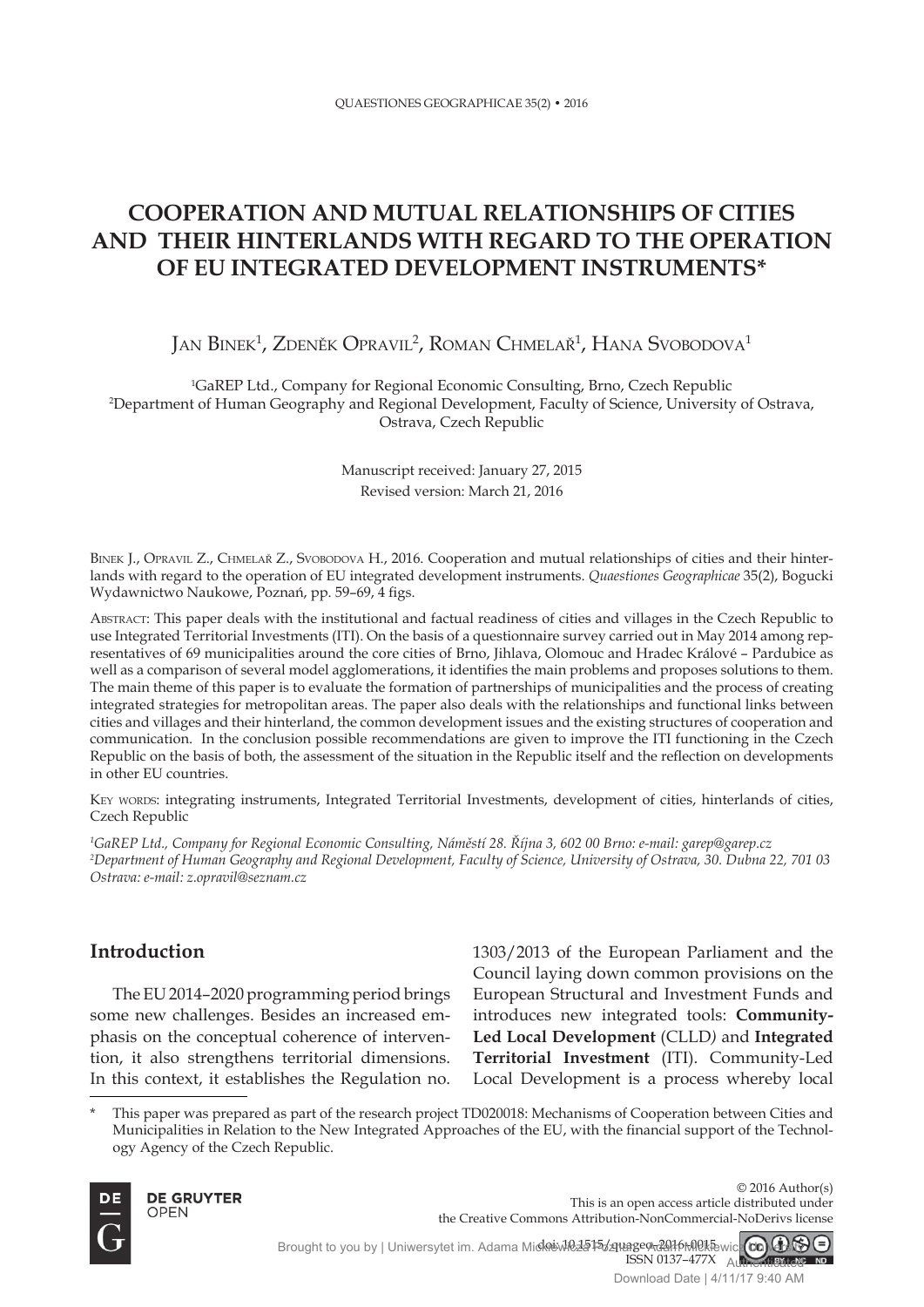stakeholders develop responses to particular challenges faced within their communities. It is carried out through integrated and multi-sectoral area-based local development strategies, and takes into consideration local needs and potential, includes innovative features in the local context, networking and, where appropriate, co-operation. In the Czech Republic the CLLD is used in rural areas.

Also ITI is a tool to implement territorial strategies in an integrated way. In principle, the Integrated Territorial Investments are applicable to different types of territories but in most EU countries are primarily directed to the development of the urban regions. The main idea in this concept is the concept of the relation between a city and its hinterland and the development of the whole territory as a functioning unit.

In addition to those processes, urban development has been an increasingly important issue in the recent decade. In the course of the Dutch EU presidency in the second half of 2004, at an informal meeting, the ministers for territorial planning and regional development approved the *Urban Acquis*, which summarises the main principles of a comprehensive approach to urban policy. Rotterdam 2004 conclusions included – in addition to the *Urban Acquis* – recommendations for the implementation of the urban policy agenda at the national level with respect to the Lisbon and Gothenburg Agenda, Knowledge-based Economy, Social Incorporation and Relationships of a City vs. Region. Another significant document dealing with the principles and development of urban policy is the Leipzig Charter on Sustainable European Cities, which was approved at the meeting of the EU Member States Ministers on 24<sup>th</sup> and 25<sup>th</sup> May 2007 in Leipzig. The Ministers also made there a commitment to apply the principle of integrated urban development and to create an adequate factual and administrative framework for its implementation at national levels. The conclusions and recommendations of the Leipzig Charter emphasise two issues: (1) a broader use of integrated approaches to urban development policy, including the creation of an appropriate framework for this purpose at national levels; (2) a focus on disadvantaged areas, districts in the context of a city as a whole.

The Czech Republic will use the **Integrated Territorial Investment** *(Integrované územní investice)* for the development of the urban regions (areas) in 2014–2020. It will also benefit from the **Integrated Area Development Plan** (IADP, *Integrovaný plán rozvoje území, IPRÚ)* as a specific Czech tool. It is assigned to the urban areas of regional importance. The framework document guiding activities in urban development and responding to the EU urban policy is a conceptual document called *Principles of the Urban Policy*.

The basis for the application of the integrating tools mentioned above is a functional partnership between cities and neighbouring villages. Urban development is affected by processes going outside the limits of cities, in their hinterlands; and many processes taking place in cities are important to municipalities in the hinterland. The paper focuses on the evaluation of the conditions of cities and municipalities in the Czech Republic for the implementation of Integrated Territorial Investment, and the Integrated Area Development Plan. It mainly concerns the question of forming common interests and projects, willingness and ability to cooperate.

There are, however, important differences between an ITI and CLLD. CLLD is a strictly bottom-up approach. It is a local action group that determines the content of the local development strategy and operations financed under it. The ITI, on the other hand, does not prejudge how decisions are taken on investments themselves: this process may be top-down or bottom-up, or a combination of the two. As such, CLLD could, for example, be one component of an integrated urban strategy implemented through an ITI (Integrated Territorial Investment – Europe, 2014).

Based on previous findings, the research is strengthened by several research hypotheses:

- (H1) core cities (i.e. centres of agglomerations) and the hinterland cooperate minimally, it is usually bilateral and purpose-oriented cooperation (not comprehensive cooperation);
- (H2) joint projects are quite difficult for municipalities to imagine, with the exception of infrastructural projects; and
- (H3) municipalities in the hinterland of cities expect some benefits from the instruments of the ITI and IADP directly to the given municipality.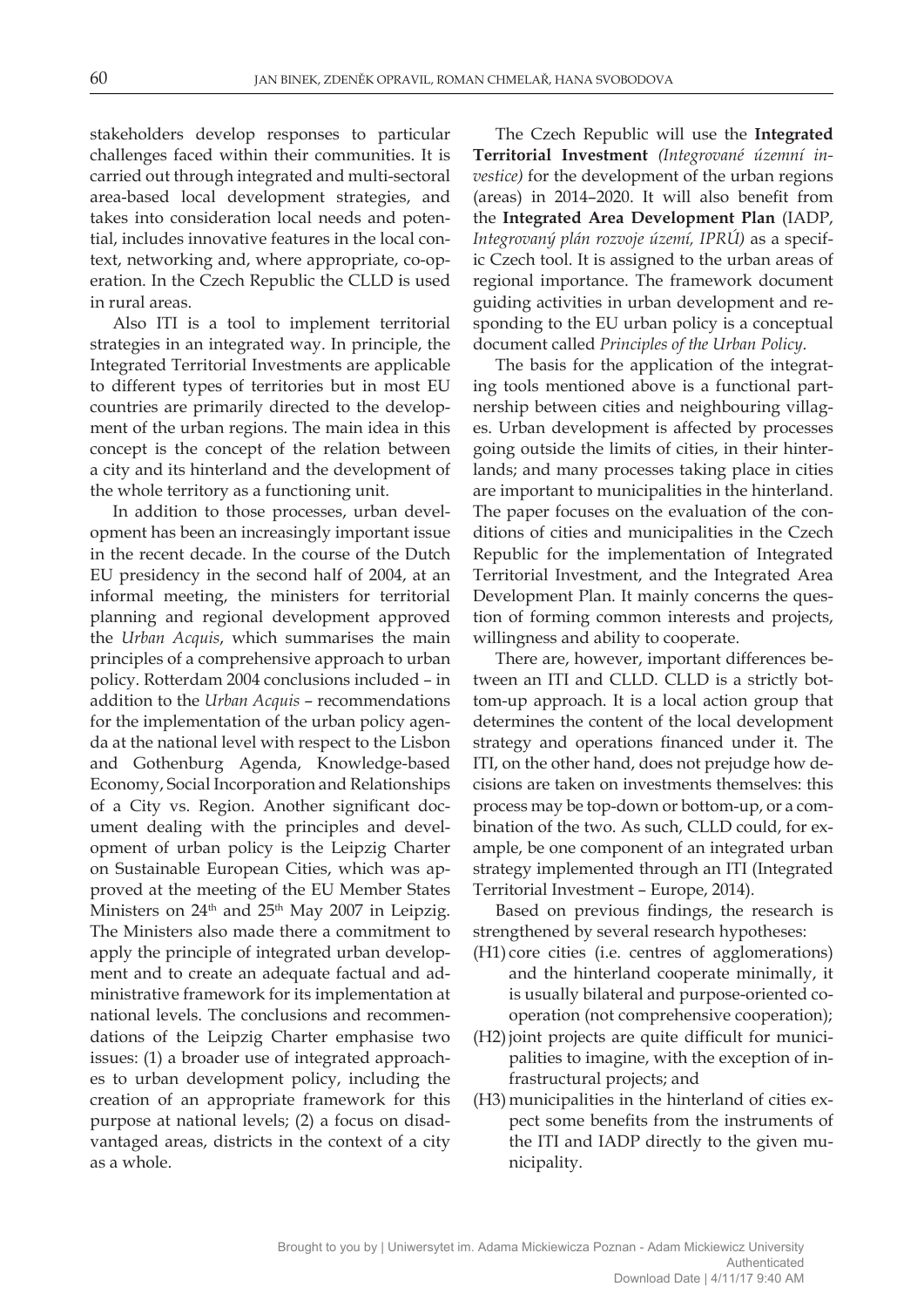The hypotheses were verified/tested using a field research on views of representatives of five core cities (Brno, Hradec Králové, Jihlava, Olomouc, Pardubice) and 69 municipalities in their hinterlands (13 municipalities from the hinterland of one city on average). The research was conducted in May 2014 when the basic information about the integrated development instruments was known. Structured interviews were used when inquiring the respondents. The questionnaire for representatives included 16 open questions. The answers were evaluated in a qualitative way by an analysis of key words.

### **Approaches to the development of cities in the EU context**

The issue of development, particularly regional development, has come to the fore in the Czech Republic, since the 1990s especially.

The experience with regional policy, or previous results of regional surveys, were very limited in the Czech Republic compared with other countries in Western or Central Europe (e.g. Poland, Hungary). The increased interest in regional development arose due to significant differences, e.g. in the unemployment rates, average wages and salaries, or interest of local and regional entities in processing strategic documents. The Czech Republic's accession to the European structures also increased the awareness of the modern concept of regional policy promoted by the EU.

The basis for the concept of an appropriate regional policy but also for the preparation of local and regional strategies, is the knowledge of current theories of regional development. There are many regional development theories and they represent systems explaining the operation of fundamental factors, entities, mechanisms and other regional development relations in a context. The purpose of regional development theories should be to assess the hierarchy of frameworks, trends, to identify and track mechanisms and regional development processes, and to understand the role of main actors and their degree of autonomy, including their relationships and positions (Blažek 1993, 1996, Blažek, Uhlíř 2011, Wokoun, Malinovský et al. 2008).

According to the economic trend that was the main source for the relevant regional

development theories, we can divide those theories into neoclassical, Keynesian, neo-Marxist, neo-liberal, and institutional ones. At the same time, the theory of each trend tries to answer the question of the role of the state in the economy. The aim of the theoretical part is to identify the various theories of different trends which in their essence and content emphasise the significance of partnership and cooperation between subjects in urban regions or agglomerations. The presented overview describes the development of regional theories rather than concentrating on or accentuating the trends emphasising the significance of partnerships and cooperation.

What Richardson (1979) considers predecessors of regional development theories are location theories that study the relationship of economic activities and the spatial distribution of the economy. A paper by von Thünen (1826, 1966) is considered to be the top of the earliest works explaining the location of individual economic activities; the paper focuses on regularities in the distribution of types of agricultural activity. In the location theory, we can distinguish four basic trends of neoclassical theories of location. The first one, represented by Weber (1904, 1928), deals with the explanation of location decisions of companies where the location factors were defined in the framework. Weber also introduced the concept of agglomeration economies. The second trend was to investigate the interdependence of location decisions of different companies competing for market space (Blažek, Uhlíř 2011). The third trend is based on a behavioural paradigm (e.g. Wolpert 1970) and it highlights primarily soft factors of perception, decision-making and location. The fourth trend of location theories tries to explain the spatial organisation of the economy as a whole. The most important is Christaller's theory (1966) of central places, which is based on works by von Thünen (1826, 1966) and Weber (1904, 1928). The theory tries to "clarify the nature of fundamental regularities in the structure and functioning of the residential system".

Christaller's theory was developed by August lösch (1944, 1954). Weber and lösch were followed by Isard, who tried to link economics, geography and spatial planning (Isard 1960). His aim was to transform descriptive regional economics into an exact and theoretically advanced science (Wokoun, Malinovský et al. 2008). Schoenberger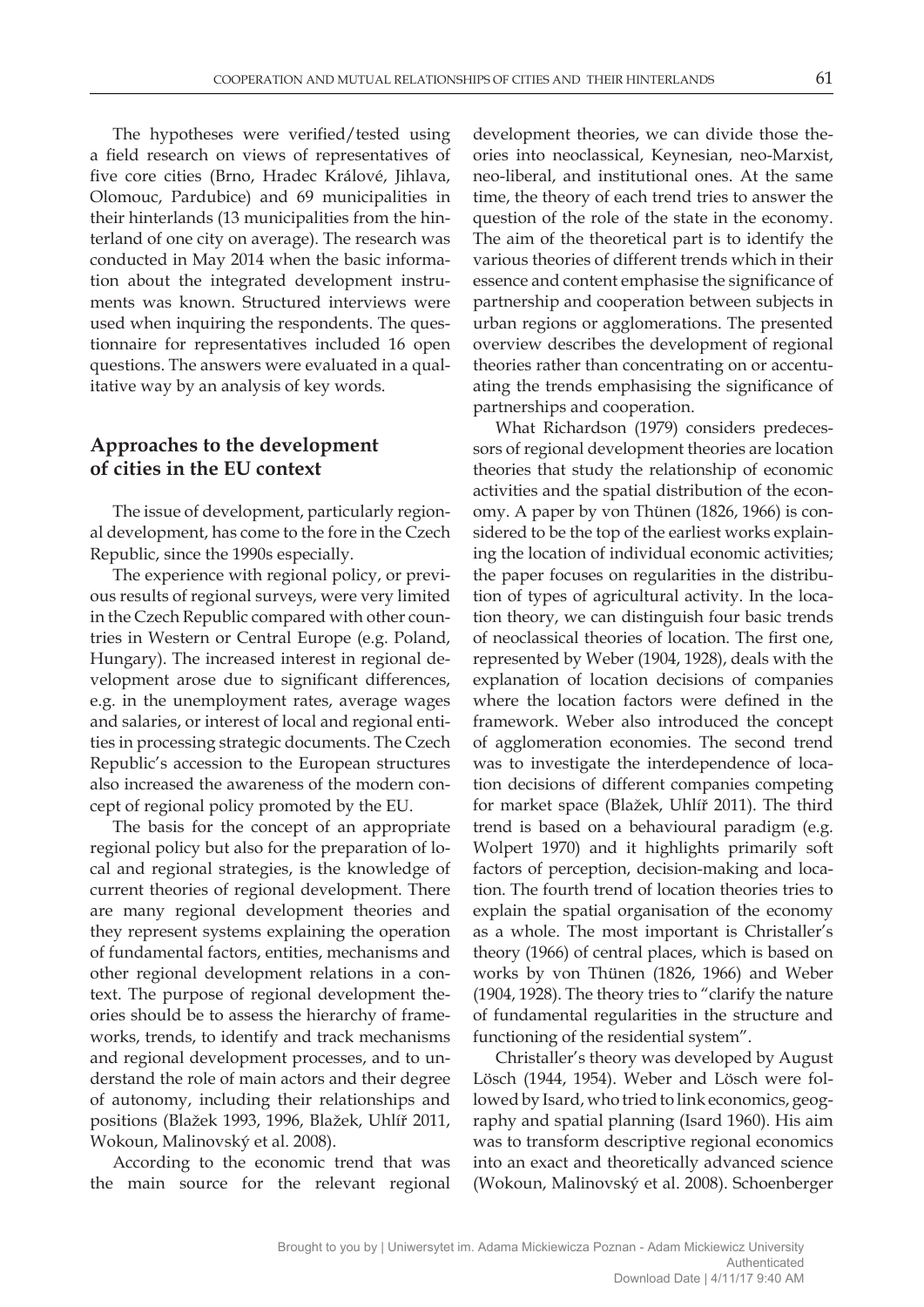(1989) claims that the weak point of the location theory is that location is only one component of company strategies.

Holland (1976) rejects the neo-classical theories for their unrealistic assumptions. The author sees the cause of regional problems in an unequal distribution of economic power in society. The key subjects are big companies that create a particular sector of the economy – mesoeconomics. Only large companies can finance the research and development, and implement innovations. Thus, there is an uneven contest between small and large companies. The author considers a decline in intra-regional trade barriers as an impulse for the dominance of large companies. He suggests a solution to this problem in strengthening the regulatory role of the state, strengthening trade unions, and adopting of the legislation regulating location decisions intended to make large companies locate their branches in regions lagging behind. vernon (1966), however, comes up with the idea that the inequality of regions is due to the production of particular products depending on their life cycles. The prosperity and standards of living in regions may depend on strategies of large companies (Markusen 1985), which seek to make a profit, and the strategy itself is different at various stages of profitable cycles.

The core-periphery theory, by contrast, considers regional growth to be an imbalanced process; it distinguishes the importance of export industries for economic growth and emphasises the role of demand in its stimulation. In the 1950s, two theoretical trends emerged, one of them being the growth poles theory formulated by Perroux (1950) and Boudeville (1966). Uneven development is taken for granted because the growth cannot occur everywhere equally. A new concept of growth pole theory was introduced. The poles are points (places) in time and space supporting growth. The driving industry in the region is defined as a rapidly expanding industry with big and innovating companies. Thus, as the region develops, it sends impulses to its surroundings, which we can call the 'driven industry'. The principle of polarisation and the attraction of some economic activities lead to the region's improved economic performance (Wokoun, Malinovský et al. 2008).

There are crisis periods in the economy and society, and these periods are overcome by

adapting structures and forms that ensure a relatively long period of growth and stability (Lipietz 1986, Aglietta 1979). The term of 'accumulation' refers to long-term growth and stability. The ideas of a regulation theory, which originated in France in the 1970s, correlate the way of division of the created social product and the character of politics and the organisation of society. This is called a 'regulation', which allows the reproduction of the mode of accumulation and adaption of conflicting interests and the behaviour of individual subjects (Blažek, Uhlíř 2011).

New economic geography brings agglomeration benefits or various mathematical models of external savings into its research field (Krugman 1991, 1994, Fujita, Krugman 2004, Ottaviano, Thisse 2005). Some part of a geographical village welcomed the new trend very much and considered it a very promising start of cooperation between geographers and economists; other geographers were more sceptical (Martin 1999, Sheppard 2001). They referred to very highly sophisticated mathematical methods that can be applied only to quantifiable matters. The sceptics also pointed out that those theories did not deal with, e.g., the role of local institutions, the inflow and outflow of foreign investments in the political, cultural or social integration of regions.

An important chapter in regional development theories is one based on an institutional approach. They are useful in explaining the origin and development of differences and mechanisms of evolutionary changes in the economy between the state and regions (Wokoun, Malinovský et al. 2008). Nelson (1988) states that in the traditional concept of mainstream economics there are three areas to which the economy did not pay enough attention. One is innovations, new technologies and the learning process; the second concerns the functioning of companies; and the third includes institutions. This theoretical trend is characterised by a distrust of large, general theories, puts more emphasis on the uniqueness of institutions, and gives room to an individual choice of the actor, even on the basis of subjective reality. This group includes, e.g., the theory of manufacturing districts. The authors are Italian economists Bagnasco (1977), Becattini (1978) and Brusco (1982), who analysed the organisation of production in the region of the so-called 'third Italy'. The origin of this name is attributed to Bagnasco; it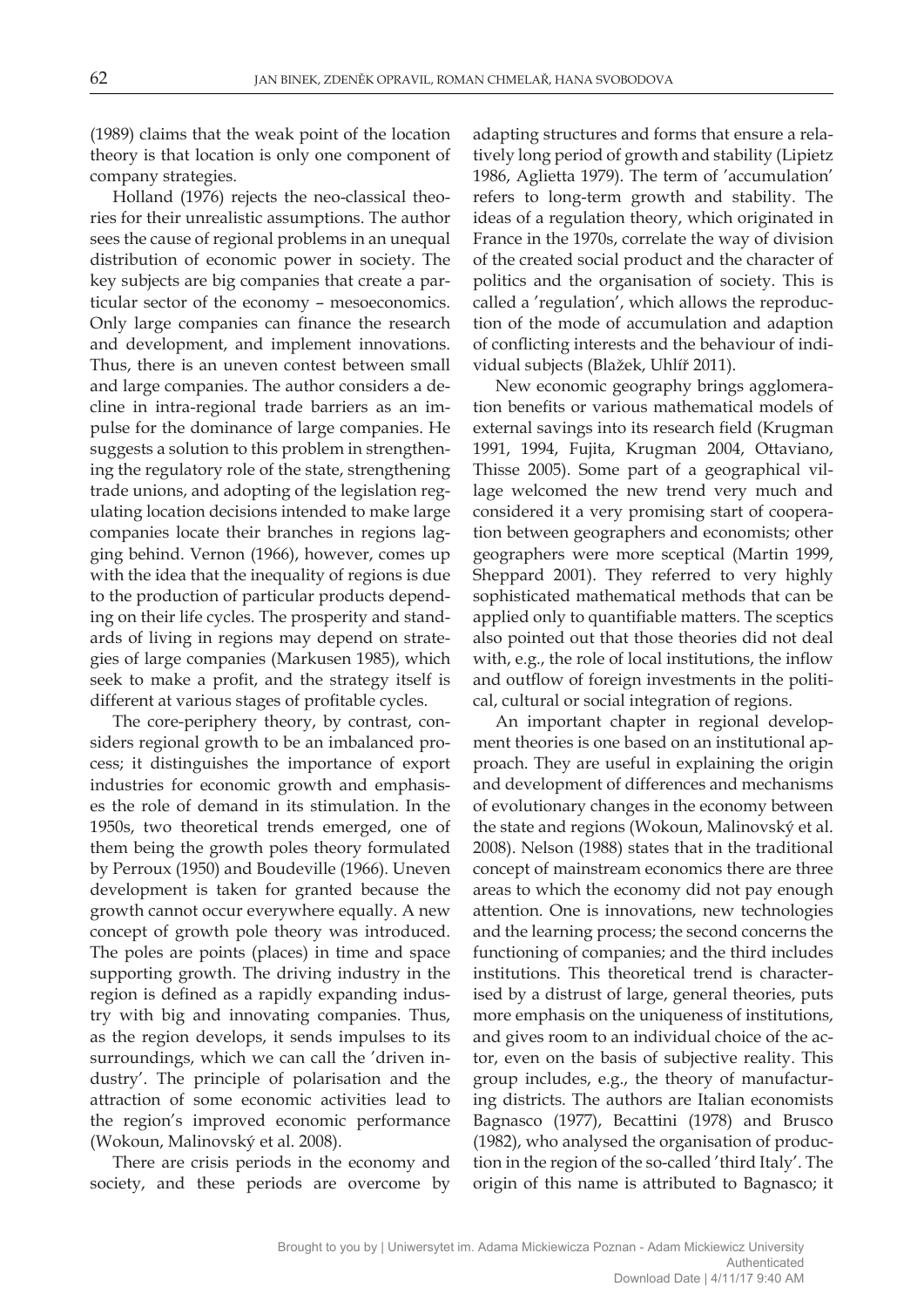denotes the area of the developed north of Italy, the economic success of which is not based on the prosperity of big companies, but on small, cooperating companies. The basis for growth in the region was the maximum utilisation of all advantages/benefits coming from spatial proximity and similarity (Blažek, Uhlíř 2011).

Another element of the institutional theory is the cooperation of local and regional actors based on mutual trust. Each actor is involved in some network the quality of which is largely influenced by its capabilities. From the viewpoint of prospects and chances of the actors, it depends on the intensity of their involvement in the networks, but also on the content that the networks communicate.

It is also necessary to implement the principle of subsidiarity and local responsibility for effective regional development. This set of theories of regional development is connected with the discussion on localities which took place in the 1980s in Great Britain. It concerned a research project of the transformations of residences/places and regions. The project was led by Philip Cooke and it concerned a dispute of how far a locality could be affected by its inhabitants and other regional bodies. Seven localities were studied in Great Britain, both growing and declining. Cooke (1989) sees a locality as a space where an active participation of the population can be manifested in the effort to promote their interests. Their greater involvement might be a way to economic prosperity. The main contribution of this study is a refusal to create a universally valid theory of regional development.

In Europe, various forms of integrated instruments have been applied for several decades. The idea of integrated instruments was demonstrated by Myrdal (1957). What Myrdal considers a basic tool to overcome backwardness is an Integrated Development Plan that will enable the implementation of socially beneficial investment projects. These actions are themselves non-profit and achieve external economies and other elements to boost growth. From today's point of view, the integrated instruments are the most important development in about the last twenty years, when the European funds were set up in their current form.

## **The EU 2014–2020 programming period and integrated territorial investments**

The Czech Republic also emphasises the EU 2014–2020 programming period of integrity and territorial targeting of individual future investments that will be supported through the European Structural and Investment Funds. Two new integrating tools (CLLD, ITI) have been created for this purpose to help improve the effects of the EU subsidy policy. The basic definition of both instruments listed in Regulation no. 1303/2013 of the European Parliament and the Council on Common Regulations of the European Structural and Investment Funds is general and does not oblige the member states to any specific use.

For example, the implementation of the ITI into national structures is not considered in the United Kingdom at all, because the existing organisational structure fully allows the financing of multi-fund investments within the framework of the European Regional Development Fund (ERDF), the European Social Fund (ESF) and the European Agricultural Fund for Rural Development (EAFRD). There is no interest in the ITI tool in Wales and Gibraltar; they do not consider it due to their sizes. In contrast, Scotland is planning to use the ITI for its socio-economic needs in two areas (Partnership Agreement United Kingdom 2014: 4–5). The ITI tool will not probably be used in Ireland, because the local government has not found any sufficient space for its use considering its operational programmes (Partnership Agreement Ireland 2014: 189). The German federative states of Baden-Württemberg and Schleswig-Holstein count on using the ITI; there it should be financed by the ERDF. In other federative states, urban development is solved through integrated urban development plans without the use of the ITI (Partnership Agreement Germany 2014: 220).

The introduction of the ITI tool is not planned in Austria either. Cities are seen as centres of development, and all activities related to research and technological development, the fight against poverty, and issues concerning transport will be supported here. Urban development is expected to get at least 5% of the ERDF and IWB (Investitionen in Wachstum und Beschäftigung).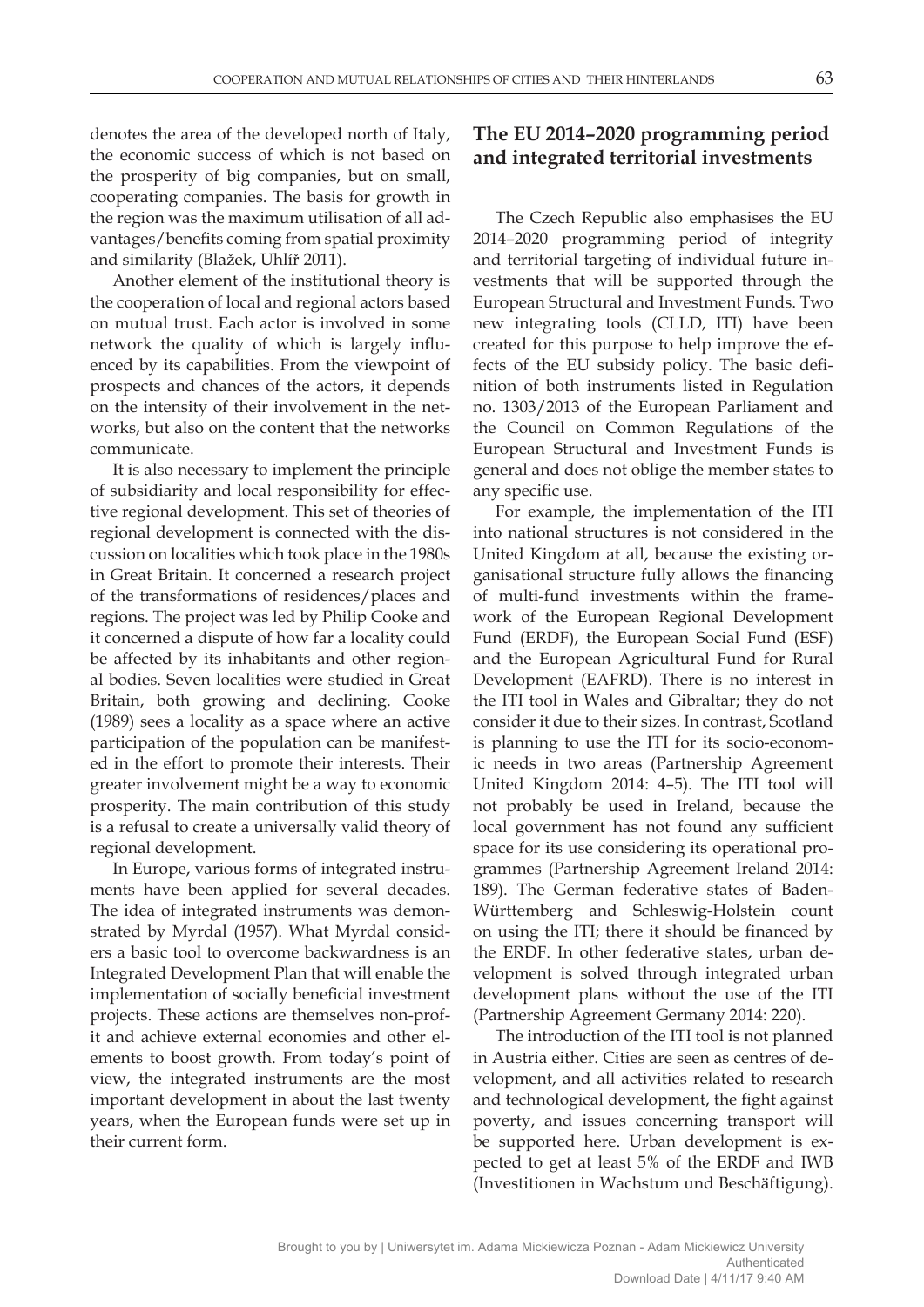These grants are mainly to increase the programmes in vienna, Upper Austria and Styria. The themes of cities are then reflected in various national programmes, a special emphasis being on strategies of smart cities, mobility, sustainable urban development, and social affairs against segregation (Partnership Agreement Austria; 2013: 57–61).

The Spanish want to use the ITI in conurbations located in rural and fishing areas where the population exceeds 300,000. In conurbations, they want to continue the URBANA project, which was implemented in the 2007–2013 period. The projects in urban areas should be financed mainly from the ERDF and ESF (Partnership Agreement Spain 2014: 336–348).

The situation in the Slovak Republic is similar to the Czech Republic. The basic requirement for the implementation of the ITI is the existence of a strategic document that defines overall goals, including the expected results, relevant territories, investment priorities, and the implementation of strategies, together with the corresponding monitoring mechanism. In Slovakia, the document required for the implementation of an integrated territorial investment is called a Regional Integrated Territorial Strategy (RITS). Regional integrated territorial strategies are prepared at the level of self-governing regions (8). They contain an integrated strategy of sustainable urban development. A self-governing region (the authority for RITS coordination) ensures the preparation and implementation of RITS in accordance with the principle of partnership, whereas regional centres, i.e. seats of local self-governments (coordinating bodies for sustainable urban development) are responsible for the preparation and implementation of the integrated territorial strategy of the urban area, also in accordance with the principle of partnership. In all, regional self-governments in Slovakia are planning to draw 6.5% (i.e. almost 1 billion EUR) of the total ERDF resources allocated to the country for the 2014–2020 programming period. The ERDF funds within the Integrated Regional Operational Programme (IROP) will be used for the ITI. The planned measures will additionally be supported by 'soft' measures funded through the ESF Operational Programme for Human Resources to ensure an integrated and comprehensive nature

of the solutions (Partnership Agreement Slovakia 2014: 272–274).

The ITI in Poland is known as ZIT (Zintegrowane Inwestycje Terytorialne). The ZIT will be compulsory in provincial cities and regions that are functionally linked to them. The ZIT represents one of the key roles described in the OSI document (obszary strategicznej interwencji państwa). The ZIT in provincial towns and related areas will be funded through a mandatory allocation from the ERDF and EFS through regional operational programmes. For this purpose, at least 5.2% of the ERDF and 2.4% of the ESF will be set aside. In addition to the regional operational programmes, there will be another source of the support for the ZIT strategy in the provincial towns and their related functional areas – POIiŚ 2014–2020 (Program Operacyjny Infrastruktura i Środowisko) and POPW 2014–2020 (Program Operacyjny Polska Wschodnia) – which should serve as a source of support for selected projects within the ZIT strategy agreed between the European Union and the related IZ (Instytucja zarządzająca) (Partnership Agreement Poland 2014: 213–216).

In Slovenia, the ITI is intended to be used to implement integrated actions for sustainable urban development in towns with over 20,000 inhabitants. The main themes of integrated urban development projects include the quality of the environment, urban security, energy efficiency, transport accessibility, the development of creative industries, and the development of business environment and social inclusion. Slovenia used  $6.19\%$  of its allocated total ERDF, which means  $€86,105,165$ , for the integrated project involving the sustainable development of the country. The total amount allocated from the ESF has not been defined yet. Some projects, however, count on funding from the ESF (Partnership Agreement Slovenia 2014: 147–154).

The approach of the analysed countries to the use of ITI is specific. Among the decisive factors for the use or non-use of integrated tools are, in particular, experience in implementing similar instruments from the previous period (e.g. sustainable urban development) and settlement (city division x countryside) and the administrative structure of the individual countries. The ITI benefit is a general definition at the central level and individual requirements of funding under the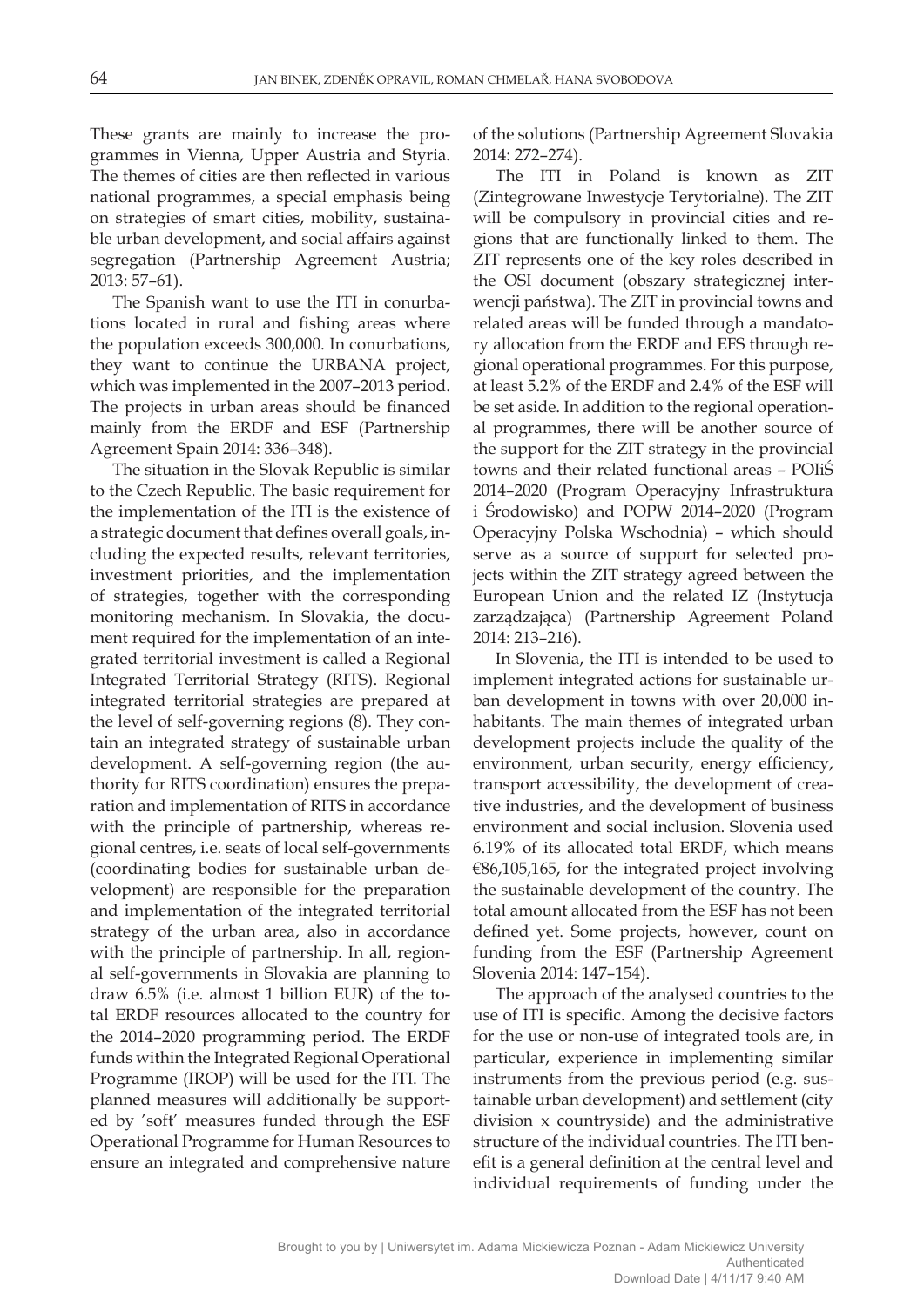terms of individual countries. Thanks to the principle of subsidiarity, it is possible to target subsidies directly to the main problems of regions, thereby increasing the efficiency of the funds expected. Most of the surveyed countries where multi-fund financing is not possible yet, welcome these tools. Their great universality and the inability of individual countries to create a functional organisational structure can be a problem.

## **Integrated territorial investments in the Czech Republic**

The implementation of integrating tools is very difficult, both for core cities and especially for the communities around them for which this approach is new in fact. The Czech Republic implemented projects within integrated urban development plans in the 2007–2020 programming period. However, they were put into effect only in a core city and only rarely more subjects cooperated in this matter. The concept of integrating tools



Fig. 1. Municipalities in the hinterlands of the core cities participating in the survey. Source: Survey in the municipalities in the hinterlands of core cities, GaREP, 2014.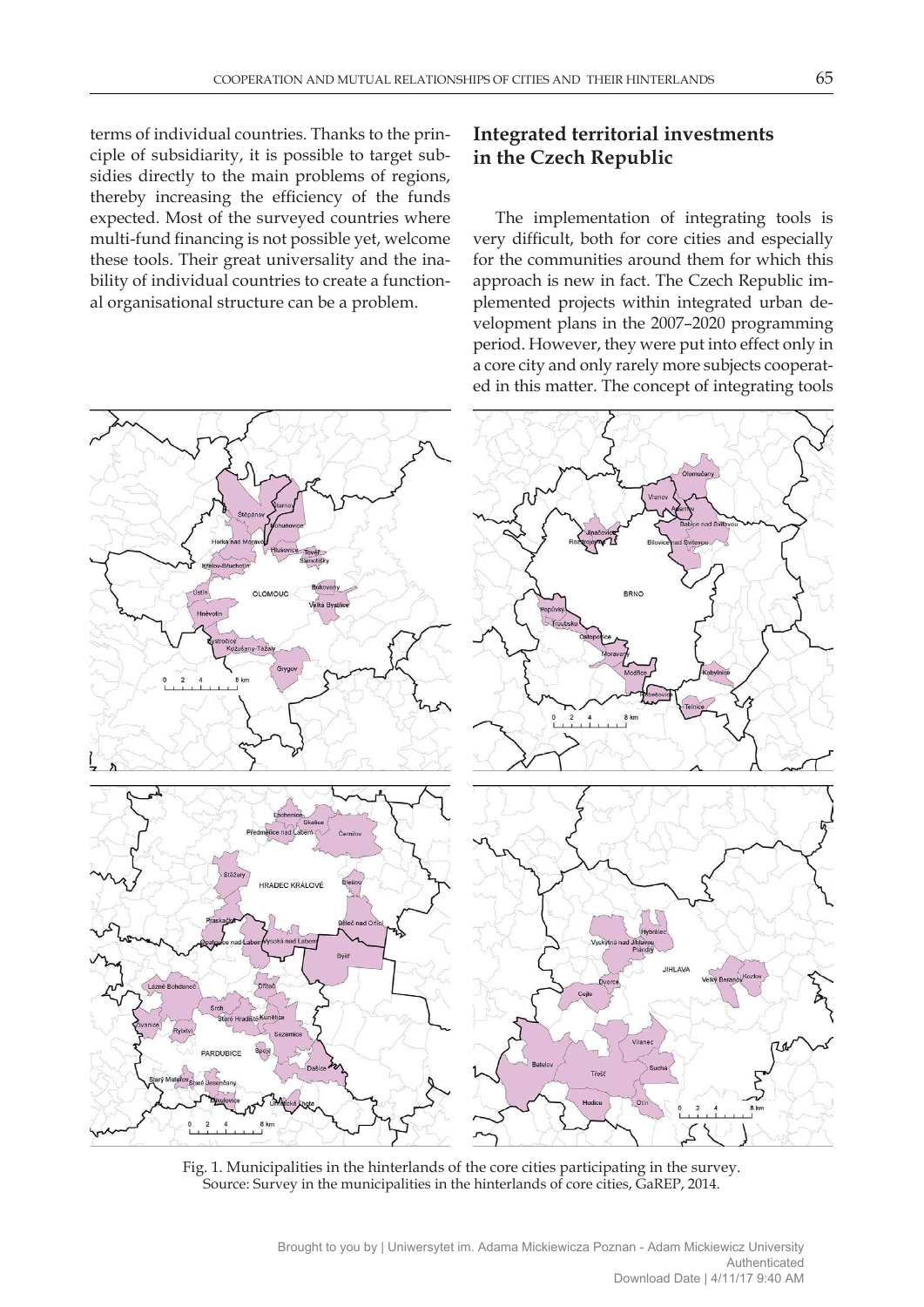is much more complex. Thematically it is possible to solve a wider range of problems, too. These are defined for each territory – an agglomeration or a local group – in accordance with guidelines set up in their strategies. So, local action groups (LAGs) cope with the introduction of integrated approaches in the easiest way; it is due to their experience with the LEADER method in the past.

The problems with the introduction of new integrated approaches are not, however, based only on their novelty, but especially on the ambiguity of some formal and informal processes. Interviews with representatives of core cities, villages in their hinterlands and LAGs revealed many problems and uncertainties connected with the implementation of integrated approaches.

One of the issues lies in communication. Political leaders of major cities communicate insufficiently with communities in the hinterland, the communication therefore occurs very often at the level of officials and clerks, but the preparation of the ITI/IADP is the responsibility of the mayors or their deputies. The core cities also communicate more with larger municipalities because they have in fact nothing to offer except facilities for recreation and leisure activities. The core cities, in turn, feel the load of municipalities in the hinterland, particularly the high number

of people commuting daily to a city, which puts very high demands on all the infrastructure and services whose operations are not supported by the municipalities. Small municipalities are not interested in cooperation with the core cities; there is often absence of themes for this cooperation. Their worries are usually that those cities will set the ITI/IADP to suit their own goals, and the municipalities in the hinterland will not be able to use them adequately for themselves. The proximity of core cities means particular benefits in terms of job opportunities. Another advantage is the availability of public services as well as cultural and sports activities. On the other hand, the burden of towns situated near core cities is the volume of traffic and the related pollution. Another is the immigration of people from cities to nearby villages. Immigration is a factor that can be viewed positively or negatively, although negative experience predominates. The intensive immigration of new residents is related to other aspects that affect the life of the communities, e.g. higher prices of real estates, overcrowded schools, lack of interest in the activities in municipalities, or a decline in social and cultural life there.

The unwillingness of smaller municipalities to support or cooperate on larger projects of cities lies in the fact that they do not see the benefits of



Fig. 2. Benefits and burdens of the large cities proximity for the municipalities in their hinterland. Source: Survey of 69 municipalities in the hinterland of the selected core cities, GaREP, 2014.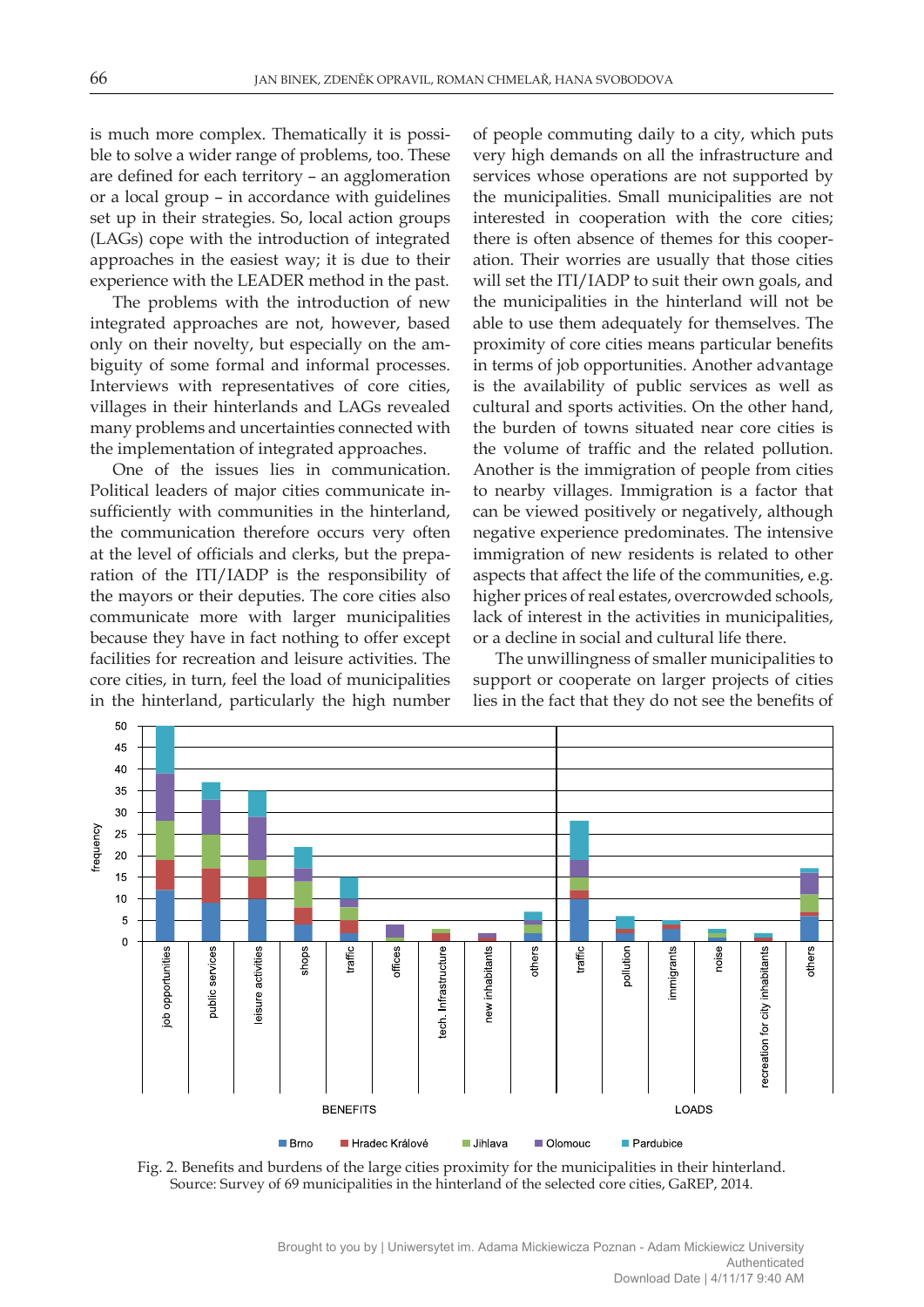![](_page_8_Figure_1.jpeg)

Fig. 3. Expectations of municipalities in the hinterland associated with the 2014–2020 programming period. Source: Survey of 69 municipalities in the hinterland of the selected core cities, GaREP, 2014

the projects for themselves. On the contrary, they worry about, e.g., their negative effects on the environment. Unwillingness to cooperate is then supported by bad experience with projects and their implementation in the previous programming periods (very demanding administration, complicated tenders, debts of municipalities, etc.). As a result, a number of municipalities have no expectations in connection with the start of the new period.

Another issue which the participants had to deal with is an unclear situation in the preparation of integrated approaches (e.g. the continual adjustment of methodologies, unclear financial allocation). Cities also feel the absence of areas of activity that they think they might develop – especially tourism. The most painful problem is

![](_page_8_Figure_6.jpeg)

Fig. 4. The themes of the municipal projects that the municipalities would like to include in the ITI/IAdP. Source: Survey of 69 municipalities in the hinterland of the selected core cities, GaREP, 2014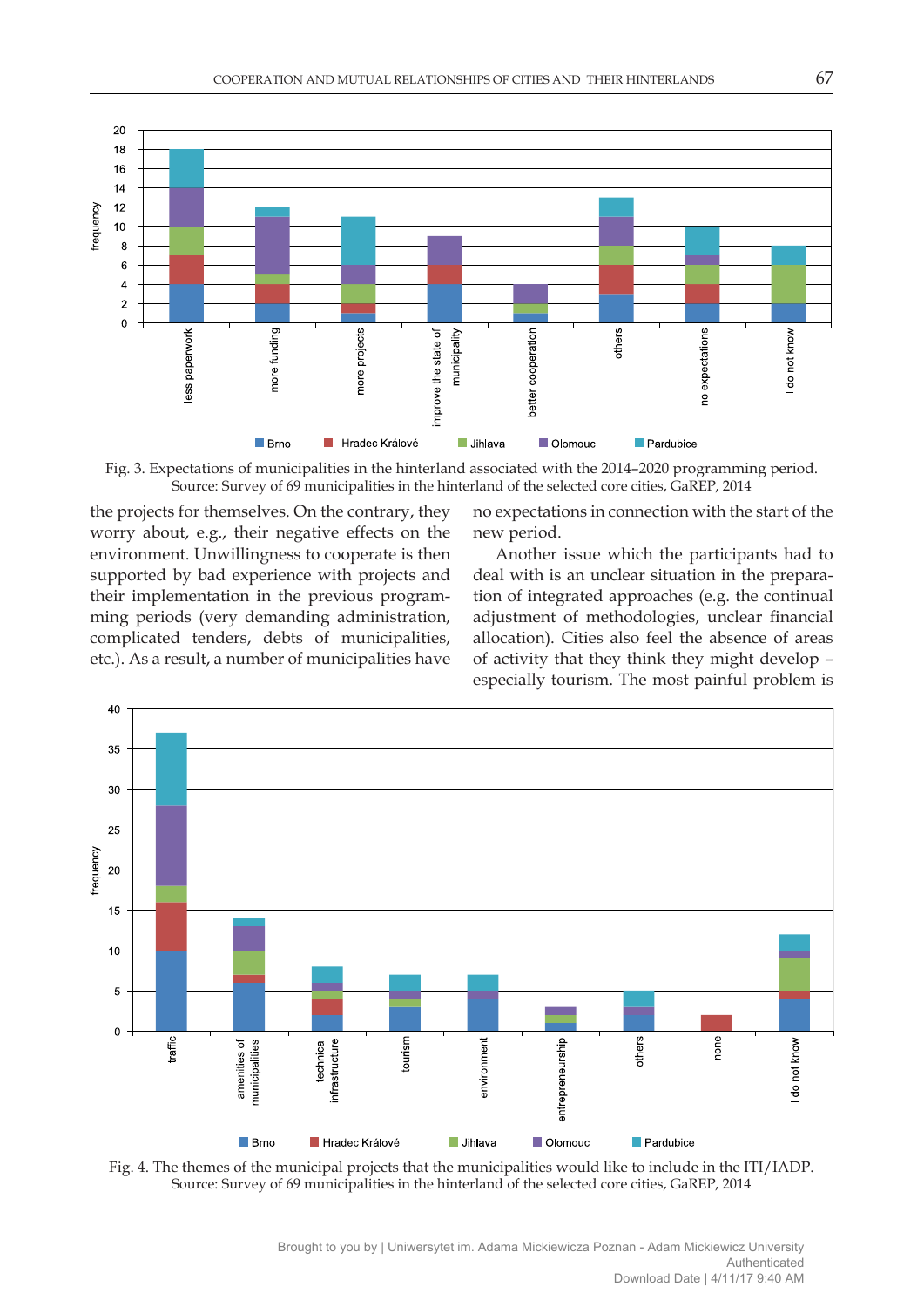the lack of legislation on broader cooperation of municipalities in agglomerations, an unclear responsibility of strategy operators for achieving the intended objectives, or penalties for an incorrect implementation of projects. Will the risk be distributed among the partners, or will the strategy operator be responsible?

Both the core cities and especially their environs are still waiting, despite many obscurities, for the beginning of a dialogue on major development issues. The process of preparing ITI/ IADP documents, most of which were prepared under the pressure of time due to an early start of the grant-awarding Operational Programme of Technical Assistance (OPTA), did not contribute to the development of good communication and mutual relationships either. Municipalities would like to deal with the following problem areas: co-financing of public transport, an integrated transport system, bicycle paths, allocating posts in nursery schools, adequate growth of the municipalities in the hinterland, property settlement, etc. Multi-fund co-financing of some of these topics will be possible from the European Structural and Investment Funds (ESIF): the Integrated Regional Operational Programme, the Transport Operational Programme, the Environment Operational Programme, the Enterprise and Innovation for Competitiveness Operational Programme, the Research, Development and Education Operational Programme, and the Employment Operational Programme. The multiple sources of financing and the involvement of various actors should ensure a real integrated territorial approach to the cohesion policy.

#### **Conclusions and recommendations**

In the context of integrated approaches in the Czech Republic, it would be good to list a few significant issues. The setting of the new programming period shows only a small continuity with that of 2007–2013. This creates completely new tools and new mechanisms, and the space for learning from the past mistakes is not large. Completely new systems are being created (with their own weak points) instead of innovations and removing the previous problems of the current structures.

Hypothesis H1 that foresees minimal cooperation between core cities and their hinterlands is confirmed by the results of the questionnaire survey. The core cities (i.e. agglomeration centres) and hinterlands cooperate minimally, it is usually bilateral and purpose-oriented cooperation (not comprehensive cooperation). The principles of an integrated approach are partially lost in generating complicated organisational structures. There are no mechanisms created for truly integrated projects. The projects with some characteristics are not considered for integrated projects but for ones that are included in an integrated strategy. However, only the implementation of ITI will show the real way and intensity of cooperation, and only in this way can hypothesis H3 be confirmed for sure.

Hypothesis H2 is also confirmed by answers of municipalities' representatives from the survey. The cities and mainly hinterland municipalities are not fully prepared to use the ITI, although the situation is improving. The implementation of the planned projects within the ITI includes – with some exceptions – projects of the core cities.

We can conclude that the integrated approach is a useful tool supporting the integration and coordination of various subjects and the development of agglomerations. A truly integrated approach is not possible because of the question of financial support. Only partial areas are supported, and a truly comprehensive solution is hard to achieve. From the very beginning, a relatively complicated and multi-level system has been building, which looks quite logical at first glance, but at a second glance its functionality raises doubts. The challenge is how to coordinate individual actors within the ITI and to create an appropriate system of cooperation between its recipients and the managing authorities of the operational programmes.

#### **References**

- Agietta M., 1979. *A theory of capitalist regulation*. New Left Books, London.
- Blažek J., 1993. Regionální vývoj a regionální politika: hlavní přístupy v zemích západní Evropy (Regional development and regional policy: the main approaches in western Europe). In: Sýkora L. (ed.), *Teoretické přístupy a vybrané problémy v současné geografii*, Praha: 120–146.
- Blažek J., 1996. Meziregionální rozdíly v České republice v transformačním období (Inter-Regional disparities in